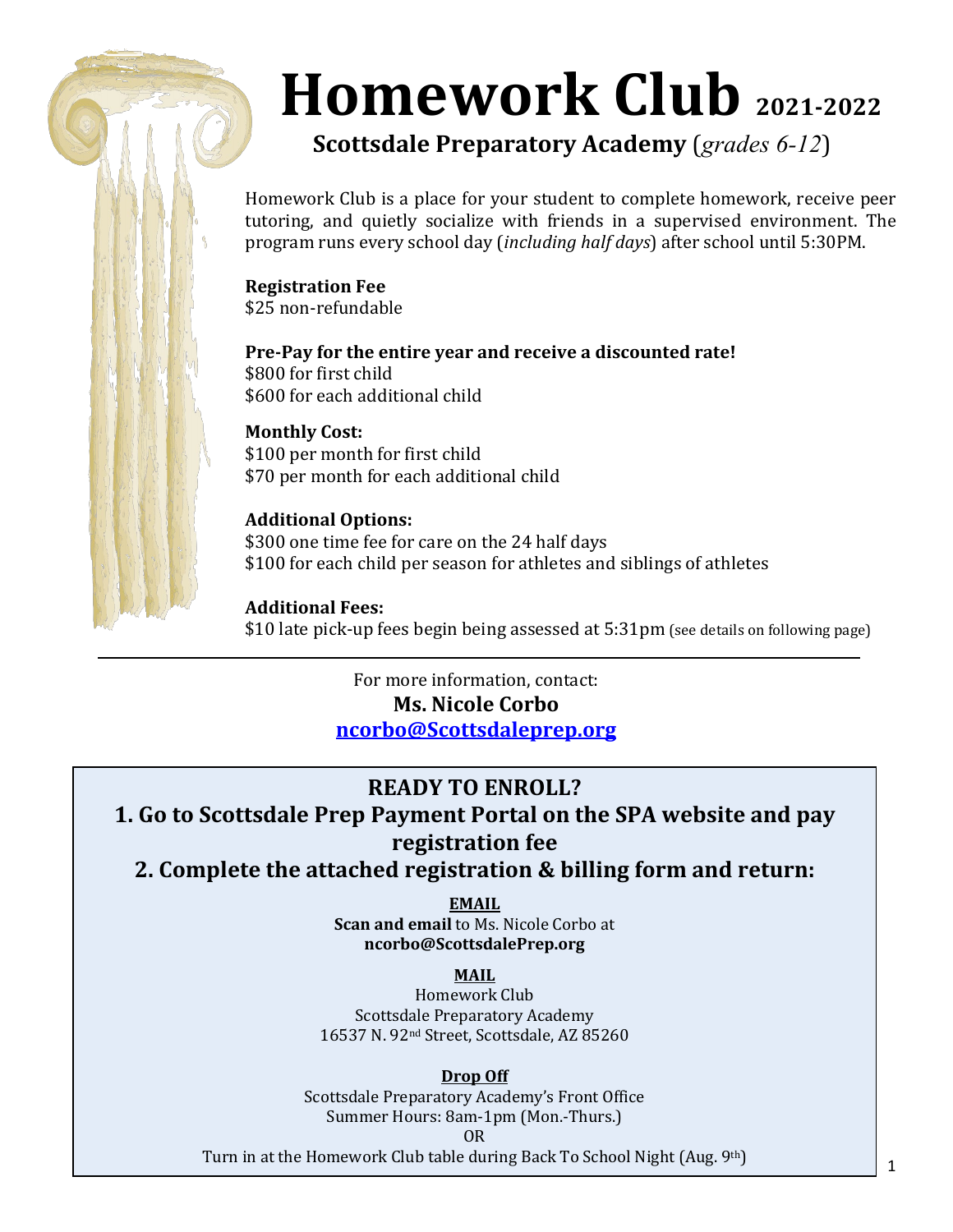## **HOW THE PROGRAM WORKS**

- Homework Club is open to students grades 6–12. It operates every school day (*including half-days*) from after school until 5:30PM.
- Once you register and receive confirmation from the Director (in the form of a "Welcome Email"), you may begin sending your child to the program.
- Upon dismissal at the end of the day, students will have about 15 minutes to gather their belongings, have a snack, and proceed to the Homework Club rooms, where they will sign in.
- If students have a club or need to attend tutoring with a teacher directly after school (prior to the start of Homework Club), they may sign in to Homework Club once they are finished.
- If students have tutoring, a club, or other school obligations during the hours of Homework Club, they may sign out to attend to them, and then return to Homework Club.
- Parents do not need to communicate to us which days their children will attend; parents are responsible for instructing their children which days they should attend Homework Club, and which days they will be picked up.
- We do not assume responsibility for registered students unless and until they actually sign in to Homework Club. **Once they sign in, we will be responsible for them until parents pick them up and sign them out, or until they are dismissed for athletic practice.**

## **WHAT HOMEWORK CLUB IS***. . .AND IS NOT*

Homework Club is a safe, structured environment in which students may quietly work on homework until their parents arrive to pick them up or until they are dismissed for athletic practice. While we allow for quiet peer tutoring, it should be noted that Homework Club is not a "tutoring service." Homework Club monitors will be happy to answer the occasional question, but they will not be able to work individually with students for extended periods. Students who require individual tutoring should make arrangements with their teachers, or they may take advantage of the peer tutoring option.

Homework Club monitors assume that students will work independently on their homework, and that, once their homework is finished, they will read, work ahead, play some of the quiet games we provide, etc. Monitors will not be checking to see that each student has finished his/her homework; completing homework is each student's responsibility.

Looking for tutoring opportunities? Please reach out to an academic dean for middle school or high school in regards to tutoring opportunities for students. Homework Club does not offer tutoring as part of it's program.

# **PAYMENT POLICIES**

## **For All Families**

- You will pay the non-refundable registration fee of \$25 online to begin the enrollment process
- Your first payment will be for a full month's cost, regardless of when you join, and will not be prorated.
- Monthly fee is paid through a recurring, automatic charge to your credit card on the 28th of the prior month.
- A \$10.00 late fee will be charged for late pickups (after 5:30pm). An additional \$10.00 will be charged at 5:41pm, 5:51pm, and so forth. You MUST come up and sign out your student(s) if you are picking up after 5:30.
- You may withdraw from the program with no penalty if you notify Ms. Corbo in writing by the **25th of the month prior** to the month you desire to withdraw.
- **Non-attendance is NOT a form of withdrawal.**
- Please note that **no refunds** will be granted for withdrawals requested after the 25th of any month for the following month.
- Please note that partially-used months **will not be prorated** and that the **discounted pre-pay rate can not be partially refunded.**

## **For Athletes & Siblings**

• For each athletic season, it is your responsibility to notify Ms. Corbo by email that your child is signed up to play a sport. The \$100 per season fee will be charge at the beginning of the season.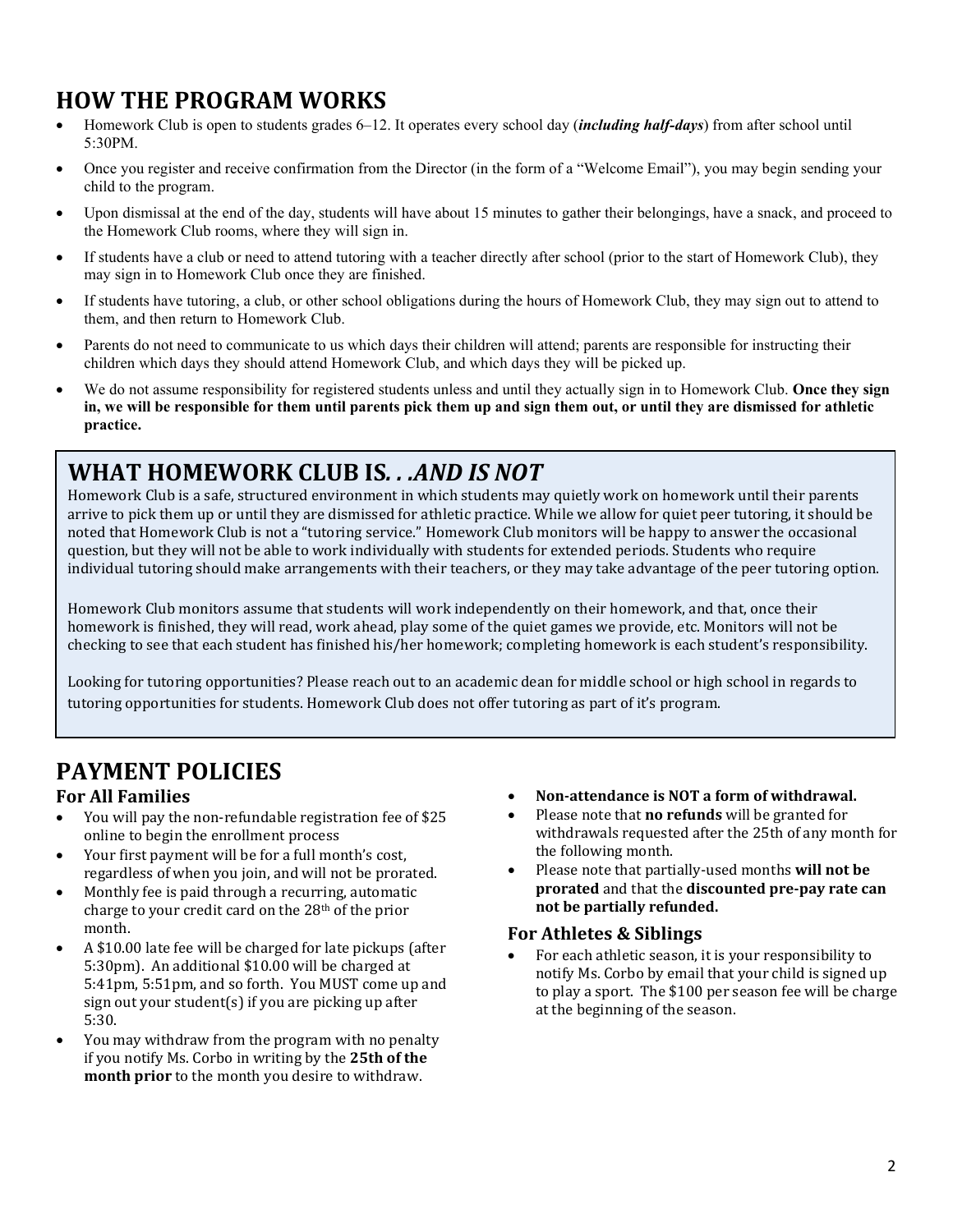## Homework Club (2021-2022) **BILLING & REGISTRATION FORM**

**PLEASE NOTE:** Spaces in the program are first-come, first-served, and we anticipate they will fill quickly. You must complete registration paperwork and pay the registration fee online before we begin to process the enrollment. Please **WAIT FOR CONFIRMATION e-mail from Ms. Corbo before sending your child.** Confirmation that you may begin utilizing the program will come in the form of a "Welcome Email" from the Ms. Corbo (For detailed pricing information and payment policies, see previous page.)

### **FAMILY & STUDENT INFORMATION: PLEASE PRINT LEGIBLY**

**PARENT Name(s):** 

| <b>Student First and Last Name:</b>                                                                                                                     | M                                                                                                                                | F | Grade in Fall 2021: |  |
|---------------------------------------------------------------------------------------------------------------------------------------------------------|----------------------------------------------------------------------------------------------------------------------------------|---|---------------------|--|
| PLEASE INITAL APPROPRIATE BILLING                                                                                                                       |                                                                                                                                  |   |                     |  |
| I want to take advantage of the discounted pre-pay offer (\$800 one time fee for the entire year, \$600 for siblings)                                   |                                                                                                                                  |   |                     |  |
|                                                                                                                                                         | Please charge my credit card, on or around the $28th$ , the monthly fee (\$100 for first child and \$70 for additional children) |   |                     |  |
| This student will ONLY use Homework Club during his/her competitive sport season, or during a sibling's competitive sport<br>season. (\$100 per season) |                                                                                                                                  |   |                     |  |
| This student will ONLY use Homework Club on 1/2 days (\$300 one time fee for the entire year)                                                           |                                                                                                                                  |   |                     |  |
| PLEASE INITAL APPROPRIATE BILLING                                                                                                                       | M                                                                                                                                | F | Grade in Fall 2021: |  |
| I want to take advantage of the discounted pre-pay offer (\$800 one time fee for the entire year, \$600 for siblings)                                   |                                                                                                                                  |   |                     |  |
| Please charge my credit card, on or around the 28 <sup>th</sup> , the monthly fee (\$100 for first child and \$70 for additional children)              |                                                                                                                                  |   |                     |  |
| This student will ONLY use Homework Club during his/her competitive sport season, or during a sibling's competitive sport<br>season. (\$100 per season) |                                                                                                                                  |   |                     |  |
| This student will ONLY use Homework Club on 1/2 days (\$300 one time fee for the entire year)                                                           |                                                                                                                                  |   |                     |  |
| *Please print a second copy of this page for additional children                                                                                        |                                                                                                                                  |   |                     |  |
| <b>BILLING INFORMATION:</b>                                                                                                                             |                                                                                                                                  |   |                     |  |

**NOTE**: All fields are *required*. Incomplete forms will not be processed.

Parent First Name: \_\_\_\_\_\_\_\_\_\_\_\_\_\_\_\_\_\_\_\_\_\_\_\_\_\_\_\_\_\_\_\_\_\_\_\_\_\_\_ Parent Last Name: \_\_\_\_\_\_\_\_\_\_\_\_\_\_\_\_\_\_\_\_\_\_\_\_\_\_\_\_\_\_\_\_\_\_\_\_\_\_\_\_\_\_\_\_\_

### MAKE ALL PAYMENTS ONLINE THROUGH CONFIGIO

You can find the link for Configio on the Scottsdale Prep. [https://scottsdaleprep.configio.com](https://scottsdaleprep.configio.com/)

[] I have read and understood the Payment Policies.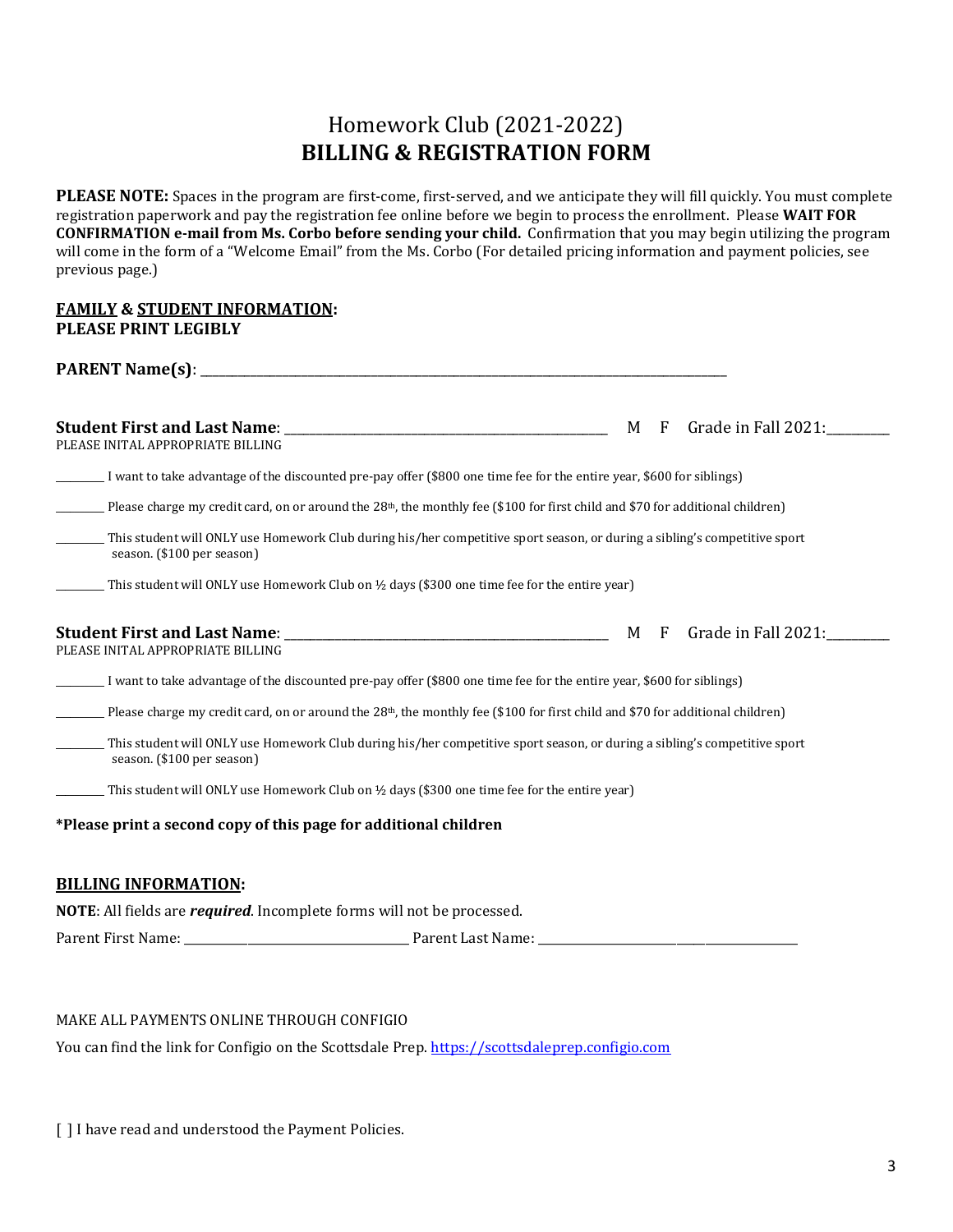## **Scottsdale Prep Homework Club (2021-2022) GENERAL Information, MEDICAL Information, EMERGENCY CONTACT, and PERMISSION FORM**

*(Please print clearly and use a separate form for each child.)*

|       |                                                                                                                                                                                                                                                   | $\Box$ Male $\Box$ Female |
|-------|---------------------------------------------------------------------------------------------------------------------------------------------------------------------------------------------------------------------------------------------------|---------------------------|
|       | Address: and the contract of the contract of the contract of the contract of the contract of the contract of the contract of the contract of the contract of the contract of the contract of the contract of the contract of t                    |                           |
|       | City: $\frac{1}{2}$ State: $\frac{1}{2}$ Zip: $\frac{1}{2}$ Zip:                                                                                                                                                                                  |                           |
|       |                                                                                                                                                                                                                                                   |                           |
|       |                                                                                                                                                                                                                                                   |                           |
|       |                                                                                                                                                                                                                                                   |                           |
|       |                                                                                                                                                                                                                                                   |                           |
|       |                                                                                                                                                                                                                                                   |                           |
|       |                                                                                                                                                                                                                                                   |                           |
|       |                                                                                                                                                                                                                                                   |                           |
|       |                                                                                                                                                                                                                                                   |                           |
|       |                                                                                                                                                                                                                                                   |                           |
|       | Child in custody of (check one): $\Box$ Both parents $\Box$ Mother $\Box$ Father $\Box$ Other (specify)                                                                                                                                           |                           |
|       | Child lives with (check one): $\Box$ Both parents $\Box$ Mother $\Box$ Father $\Box$ Other (specify)                                                                                                                                              |                           |
|       | Custody papers have been provided and are on file at Scottsdale Prep. $\Box$ Yes $\Box$ No                                                                                                                                                        |                           |
|       | $\Box$ In addition to Parent/Guardian names listed above, these person(s) have permission to pick up my child from Homework Club. I<br>understand that my child will not be allowed to leave with any other person without authorization from me: |                           |
| Name: | Phone #:                                                                                                                                                                                                                                          | Relation:                 |
|       | Name: Relation: Relation:                                                                                                                                                                                                                         |                           |
|       | $\Box$ The following individual(s) may <b>NOT</b> remove my child from the facility:                                                                                                                                                              |                           |
| Name. | $\mathbf{Phone} \# \cdot \mathbf{Relation}$                                                                                                                                                                                                       |                           |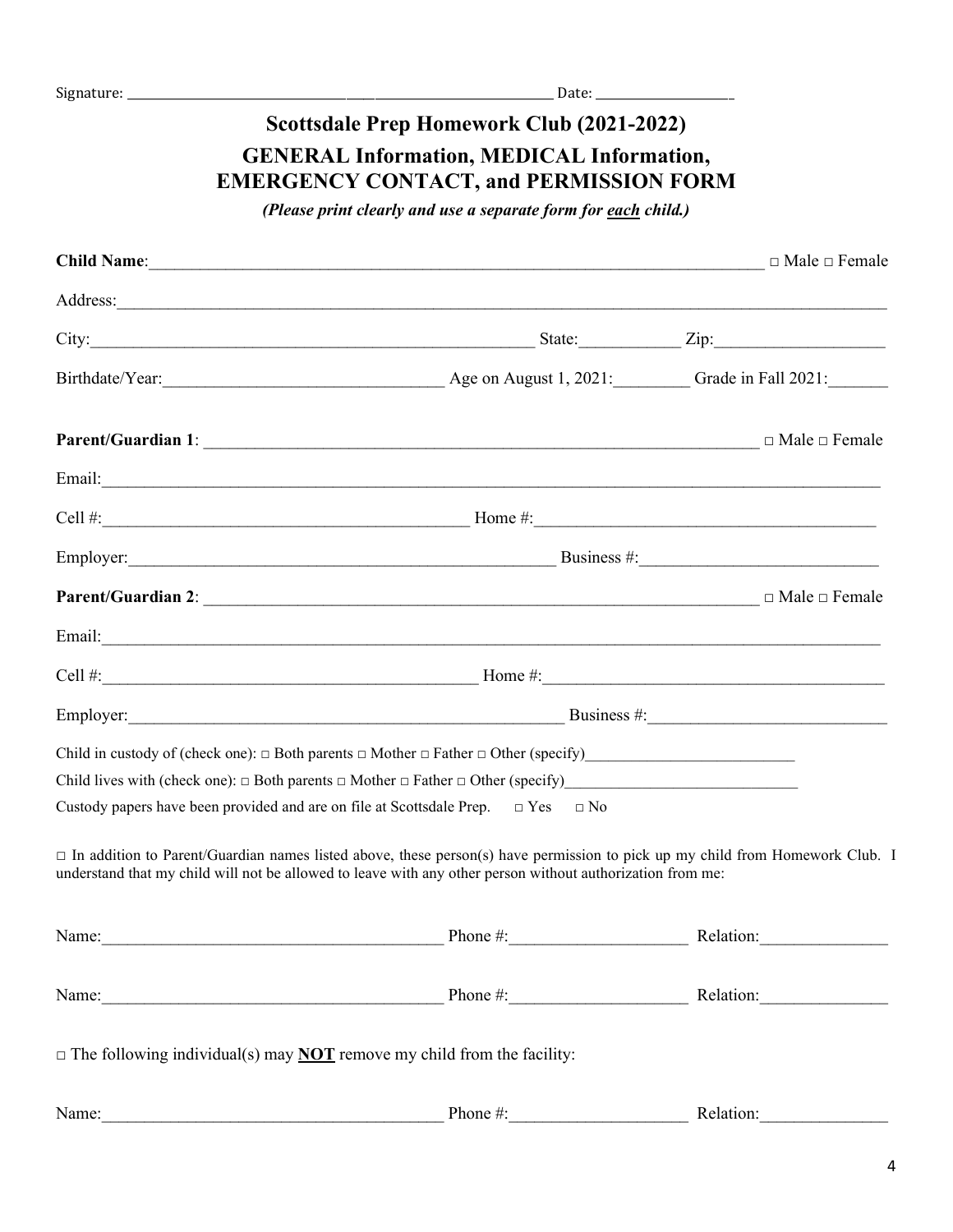| <b>Health History</b> ( <i>Use additional paper if more explanation is necessary</i> ) |                                    |                    |                       |  |  |
|----------------------------------------------------------------------------------------|------------------------------------|--------------------|-----------------------|--|--|
| $\Box$ Asthma                                                                          | $\Box$ Bleeding/clotting disorders | $\Box$ Convulsions | $\Box$ Ear infections |  |  |
| $\Box$ Other                                                                           |                                    |                    |                       |  |  |
|                                                                                        |                                    |                    |                       |  |  |
| Allergies: $\Box$ Pollen $\Box$ Penicillin $\Box$ Insect stings (type?)                |                                    |                    |                       |  |  |
|                                                                                        | $\Box$ Food (list)                 |                    |                       |  |  |
|                                                                                        | $\Box$ Other allergies (describe)  |                    |                       |  |  |
|                                                                                        |                                    |                    |                       |  |  |

### **Recent operations, serious injuries, diseases, or restrictions on physical activity**:

**Current medication and purpose** (*all medication must be given to Homework Club Director and labeled clearly with*  doctor'sinstructions):

 $\_$  , and the contribution of the contribution of the contribution of the contribution of the contribution of  $\mathcal{L}_\text{max}$ 

 $\_$  , and the contribution of the contribution of the contribution of the contribution of the contribution of  $\mathcal{L}_\text{max}$ 

**Learning differences, behavioral conditions, or problems of which staff should be aware** (*please note that Special* 

*Education Services are NOT available at Homework Club*):

**Parent Authorization/Medical Release:** The information provided is correct to the best of my knowledge. The child listed on this form has my permission to engage in all Homework Club activities, except if noted by me.

 $\_$  $\overline{\phantom{a}}$  , and the contribution of the contribution of the contribution of the contribution of the contribution of the contribution of the contribution of the contribution of the contribution of the contribution of the

I (we), the undersigned, understand that Homework Club staff will first contact me directly after contacting emergency services in case of a life-threatening emergency. I (we) authorize Homework Club staff members (in the event they cannot reach me [us]) to serve as agent(s) for the undersigned to consent to any medical or surgical diagnosis or treatment, anesthetic, X-ray exam, along with treatment and/or hospital care which is deemed advisable by, and is to be rendered under the general or special supervision of any physician or surgeon licensed under the provisions of the Medical Practice Act on the medical staff of any accredited hospital, whether such diagnosis or treatment is rendered at the office of said physician or at said hospital. I (we) understand that I (we) will be responsible for expenses for such services.

I (we) understand that this authorization is given in advance of any specific diagnosis, treatment, or hospital care being required, but is given to provide authority and power on the part of our aforesaid agent(s) to give specific consent to any and all such diagnosis, treatment, or hospital care which the aforementioned physician in the exercise of his/her best judgment may deem advisable. This form may be photocopied for use away from the main program site.

| My child has medical insurance. | $\Box$ Yes $\Box$ No |  |
|---------------------------------|----------------------|--|
|---------------------------------|----------------------|--|

Name of insurance company:\_\_\_\_\_\_\_\_\_\_\_\_\_\_\_\_\_\_\_\_\_\_\_\_\_\_\_\_\_\_\_\_\_\_\_\_\_\_\_\_\_\_\_\_\_\_\_\_\_\_\_\_\_\_\_\_\_\_\_\_\_\_\_\_\_\_\_\_\_\_\_\_\_\_

Policy number:

**\**

#### **PARENT/GUARDIAN SIGNATURE**:

DATE: